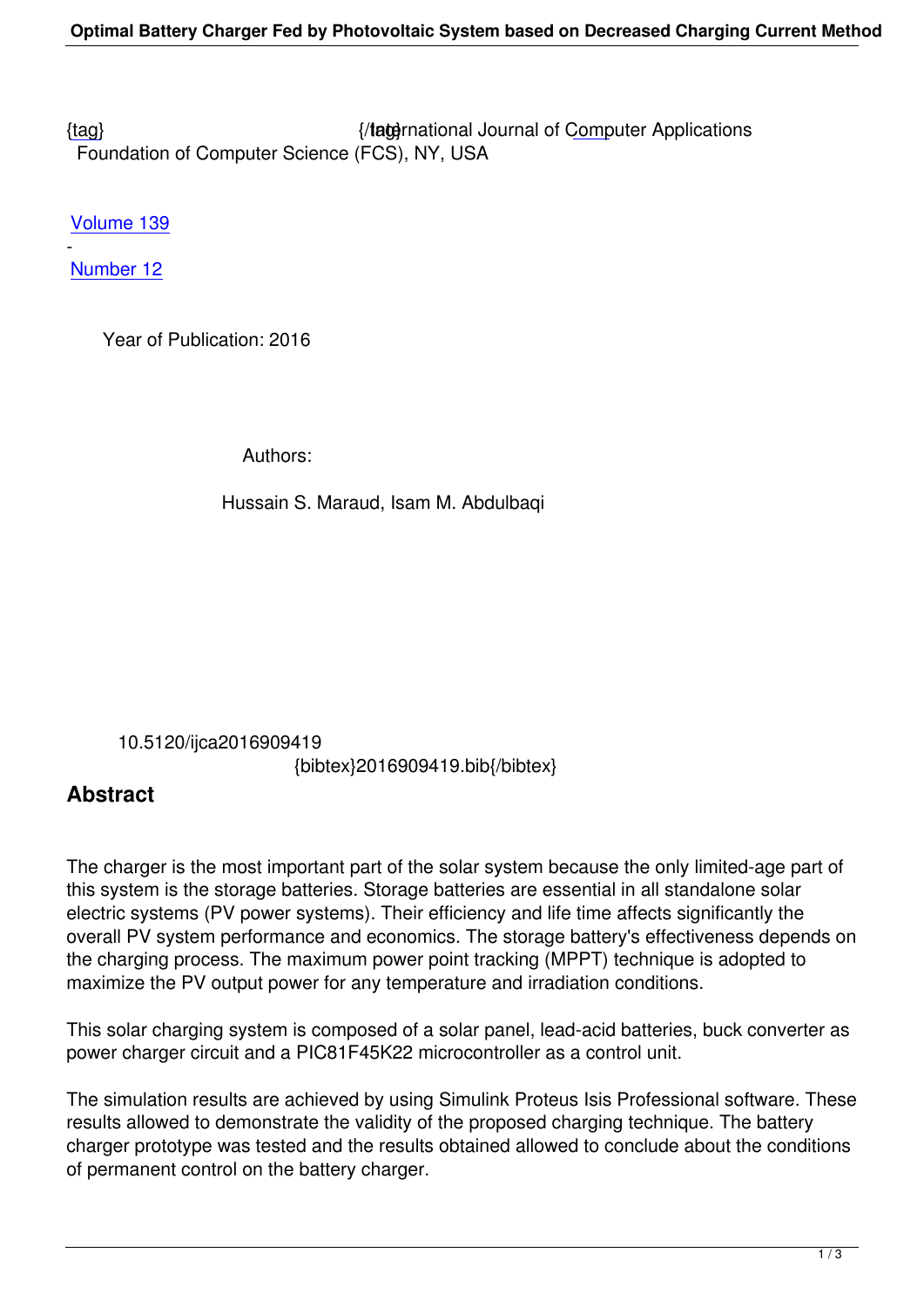## **References**

 1. S. M. Çinar and E. Akarslan, "On the Design of an Intelligent Battery Charge Controller for PV Panels", University of Afyon Kocatepe, October 2012, Turkey, Journal of Engineering Science and Technology Review, pp. 30–34.

 2. Daoud and A. Midoun, "Fuzzy Control of a Lead Acid Battery Charger", Institut d'Electronique, ORAN, ALGERIE, 2005, J. Electrical Systems, pp. 52–59.

 3. Mohammed Shoaib and V Nagaraj, "Novel Battery Charging Control System for Batteries Using On/Off and PWM Controllers for Stand Alone Power Systems", Manipal University, India, 2013, IOSR Journal of Electrical and Electronics Engineering, Vol. 6, pp. 44-52.

 4. David Linden and Thomas B. Reddy, "Handbook of Batteries". 3th ed., 1995, ISBN 0-07 -135978-8, Printed in the United States of America.

 5. Shen Guo, "The Application of Genetic Algorithms to Parameter Estimation in Lead-Acid Battery Equivalent Circuit Models", A Thesis Presented to the University of Birmingham, 2010

 6. Ola Subhi Waheed Al-Qasem, (2012) "Modeling and Simulation of Lead- Acid Storage Batteries within Photovoltaic Power Systems", A Thesis Presented to the An-Najah National University, Palestine.

 7. Massimo Ceraolo, "New Dynamical Models of Lead–Acid Batteries" IEEE Transactions on Power Systems, Vol. 15, No. 4, p.p.1184 -1190, November, 2000.

 8. Nazih Moubayed, Janine Kouta, Lebanese University – Lebanon, Ali EI-AIi, Hala Dernayka and Rachid Outbib, Aix-Marseille III University, Marseille – France, "Parameter Identification of the Lead-Acid Battery Model", IEEE, 2008.

 9. Samer Said, Ahmed Massoud, Mohieddine Benammar and Shehab Ahmed, "A Matlab/Simulink-Based Photovoltaic Array Model Employing SimPowerSystems Toolbox", Qatar, 2012, Journal of Energy and Power Engineering6, pp. 1965-1975.

 10. Ansam Subhi Jabbar, "Investigation into Efficient Stand-alone Photovoltaic System Based on Iraq Climate", Iraq, April, 2014, A Thesis Presented to the University of Technology.

 11. Shuhui Li, Senior Member, IEEE and Huiying Zheng, "Energy Extraction Characteristic Study of Solar Photovoltaic Cells and Modules", University of Alabama, Tuscaloosa, 2011.

 12. José Antonio Barros Vieira and Alexandre Manuel Mota, "Maximum Power Point Tracker Applied in Batteries Charging with Photovoltaic Panels", Portugal, http://www.intechopen.com.

 13. Mei Shan Ngan and Chee Wei Tan, "A Study of Maximum Power Point Tracking Algorithms for Stand-alone Photovoltaic Systems", Universiti Teknologi Malaysia, Malaysia, 2011, IEEE, pp. 22- 27

 14. Ned Mohan, William P. Robbins, University of Minnesota, Minnesota, Tore M. Undeland, Norwegian University of Science and Technology, Norway, "Power Electronic Converters, Applications, and Design", Third Edition, USA ISBN 978-0-471-22693-2 WIE ISBN 0-47 1-42908, 2003.

 15. E. Koutroulis and K. Kalaitzakis, "Novel Battery Charging Regulation System for Photovoltaic Applications", IEE, Technical University of Crete, Chania, Vol. 151, No. 2, P.P. 191-197, 2004.

 16. Tiezhou Wu, Qing Xiao, Linzhang Wu, Jie Zhang and Mingyue Wang, "Study and Implementation on Batteries Charging Method of Micro-Grid Photovoltaic Systems", Smart Grid and Renewable Energy, P.P. 324-329, 2011.